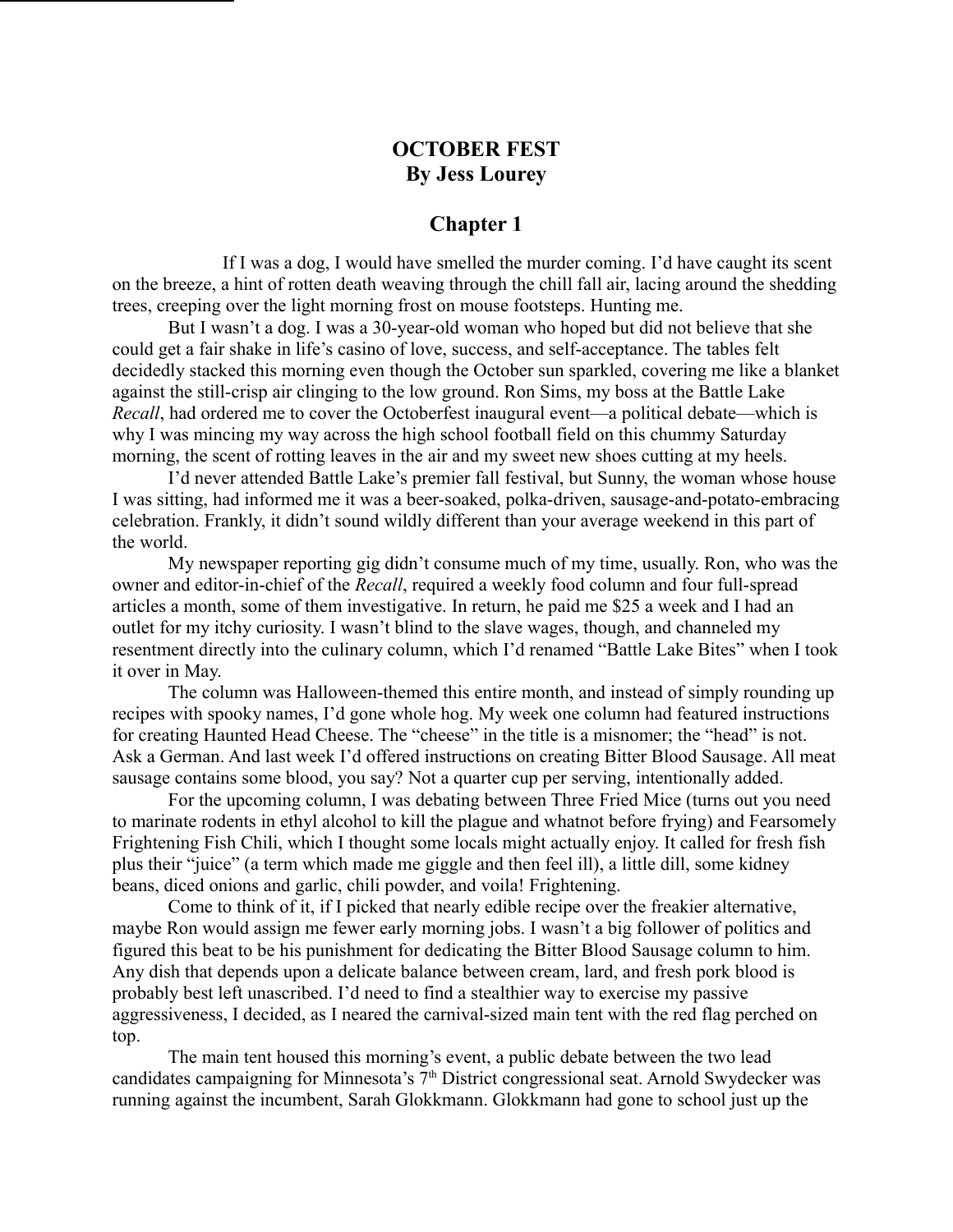road from Battle Lake and was garnering a lot of national press for her habit of slamming her foot in her mouth. Last week, around a mouthful of lefse, she'd confided to a Daughters of Norway gathering that it was her firm belief that all immigrants should be shipped home, toot suite, so real Americans could reclaim their country. Local camera crews had been in attendance, and the footage went viral.

Ron was hopeful that today I could scoop her saying something particularly incendiary and drive up newspaper sales. In the meanwhile, the election was three short weeks away, and the candidates were neck and neck in the polls. I may only be a transplant, but I knew this race was important to a lot of people.

I'd relocated to this tiny, west central Minnesota burg this past March to watch my friend Sunny's place and dog so she could accompany her monobrowed lover to Alaska. She was Battle Lake born and raised, inheriting 200 acres of rolling heaven bordering a pristine lake on the edge of town when her parents died in a car accident. She'd returned to the property after high school, spending part of her inheritance to replace the rundown farmhouse with a double-wide. She'd been happy living on the land and waiting tables until she fell in love with Dean, a furry, silvertongued salmon fisherman who was hitching through town on his way back to the Great White North. She bought his and hers plane tickets, made me promise to guard her possessions for the summer, and flew into the sunset.

I'd found a full-time job running the library after the head librarian disappeared under mysterious circumstances. I was shamefully unqualified for the job, but there'd been so many deadly upheavals since then that my lacking the necessary degree and experience had taken a back seat in terms of Battle Lake's priorities.

The town was reeling from a rash of murders, far too many for such a beautiful little burg. I stumbled through my workdays, spending my off time lurking on librarian blogs and reading library science textbooks so I didn't make a full-dress fool of myself. I'd signed on to the part-time reporting gig to supplement my anemic city-issued library paycheck.

Overall, I made enough money to pay my bills, dine out once a week, and every now and again squirrel away a few nuts into my Get Outta Dodge fund. Then summer had passed, and Sunny had decided she didn't want to leave Alaska around the same time I decided I didn't want to leave Battle Lake. I didn't know if it was a decision so much as a lack of options, but I wore it the same.

I entered the tent and was greeted by the smell of musty canvas and trampled grass. The structure housed at least 50 people, though the crowd seemed Lilliputian within the enormous tent, rows of cafeteria tables ready for tonight's blowout festival. Not With My Horse, a local band featuring my ex, had been fine-tuning their "polka fusion" music for a week. This included, I'd heard, the keyboard player acquiring some phat accordion skillz. The Rusty Nail would serve beer, and Stub's Dining and Saloon would be catering sausage, chicken schnitzel, fried potatoes, and their famously fresh and warm four-style bread rolls. My stomach growled thinking about it. I'd left the house this morning with only enough time to grab a peanut butter granola bar and a bad attitude.

I hadn't decided if I'd join tonight's festivities or not. Newly dry, I was feeling vulnerable to be exposing myself to so much easy liquor. I decided to decide later and studied the gathered audience before choosing a prime spot. Only one person did I recognize as a local at a glance: Tanya Ingebretson, wife to the richest man in Battle Lake, on every city committee, in charge of every church function, and shallow as a grave. She'd been trying to get me fired from the library since I'd taken over, saying I lacked the credentials and didn't reflect the values of the town. The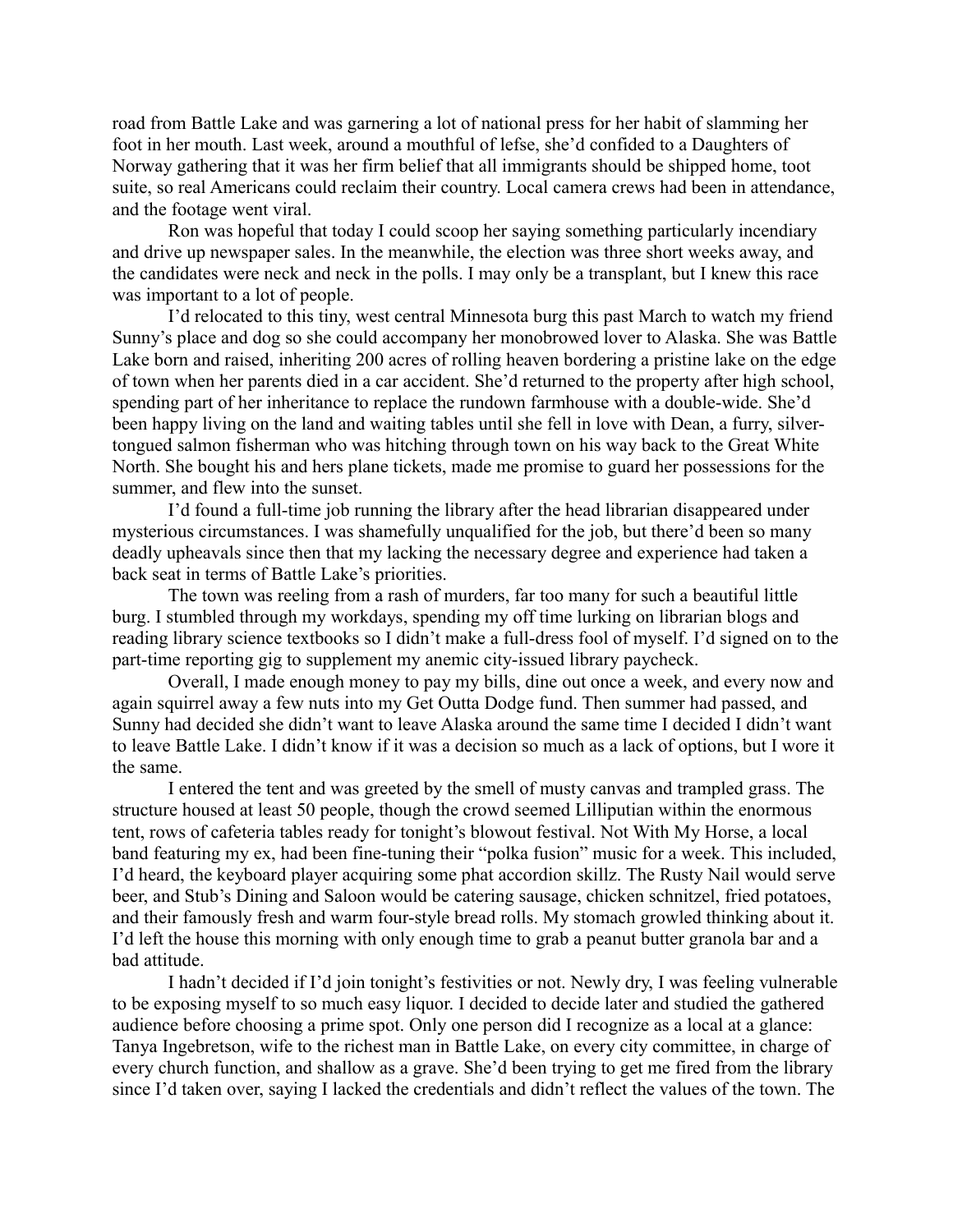fact that she was right didn't make me like her any more. It didn't surprise me that she'd expand her political pie-fingering to the national level.

 I settled in a folding chair toward the back of the crowd, noticing that to my left and right, sharply-dressed reporters clacked away on their tiny handhelds, press passes dangling at their neck. Since I'd forgotten my press pass, I settled for yanking out my writing utensil and pad of paper to make like I was texting someone with my pencil, which, it turns out, looked just like I was taking notes. Which I was.

Murmurs of conversation ran through those gathered, but most of us stared quietly toward the stage, waiting for the show to start. We were in luck. On the makeshift platform, a woman in an elegant green pantsuit separated herself from a throng of people and approached an 80s-era, large-bulbed microphone perched on a silver stick. She cleared her throat and shoved her shoulder-length red hair behind her ear in a self-conscious gesture. She appeared about my age but classy.

"Hello, and thank you for coming. My name is Grace Swinton, and I'm Representative Glokkmann's assistant." Her voice was high and clear. "I'm afraid the debate is running late due to a…scheduling conflict, but we should be ready to roll in under a half an hour."

A hot whisper ran through the audience. The camera crews on the fringe sighed and put down their heavy-looking equipment, and the reporter nearest me said to no one in particular. "I bet I know what that conflict is."

"Really?" I swiveled toward him. "What?"

He glanced at my scruffy jeans, t-shirt under a lined jean jacket, and hair in a pony tail. I gathered it required some effort to take me seriously, but he was a champ, holding his thumb and pinky out and putting them up to his mouth in a drinking motion.

I was familiar with the gesture for "drinking problem." Boy was I. And I loved the dirt. Maybe this debate wouldn't be boring after all. "One of the candidates?"

My eagerness must have repelled him. He shrugged and turned his attention to the man to his right. I tried to eavesdrop, but they were clearly friends, their heads in close as they engaged in animated but quiet conversation. Having worn out my welcome I stood, planning to take the subtle route and sidle toward the stage to sniff out who reeked of whiskey and mouthwash. The tippler had to be one of the speakers to put the debate on hold, but which one? I was woefully unfamiliar with the facts of either. If I owned a handheld, I could probably look up the info right here.

Instead, I went old school, strolling over to a woman with Asian features, Korean lineage if I had to guess, perched near the edge of the stage. She was not clearly affiliated with the press or the debaters.

"Nice day," I said, glancing around the tent.

She studied me intently for a second and then looked away, like a hawk deciding I wasn't worth the flight. I put her at mid- to late twenties, her skin clear and her features striking. She was dressed casually, but expensive casual in high-end jeans and a well-cut blazer.

I tried again. "You on one of the campaigns?"

Still nothing.

"Ever been to Battle Lake before?" The woman rolled her eyes so loud I could hear it. I switched to the direct route. "Look, I have to cover this debate because my editor wants to punish me. I wanna know if it's worth my time to hang out for something that might never happen. I hear one of the candidates is, you know." I made the same sign for "in the bottle" that the reporter had and felt like a thief for doing it.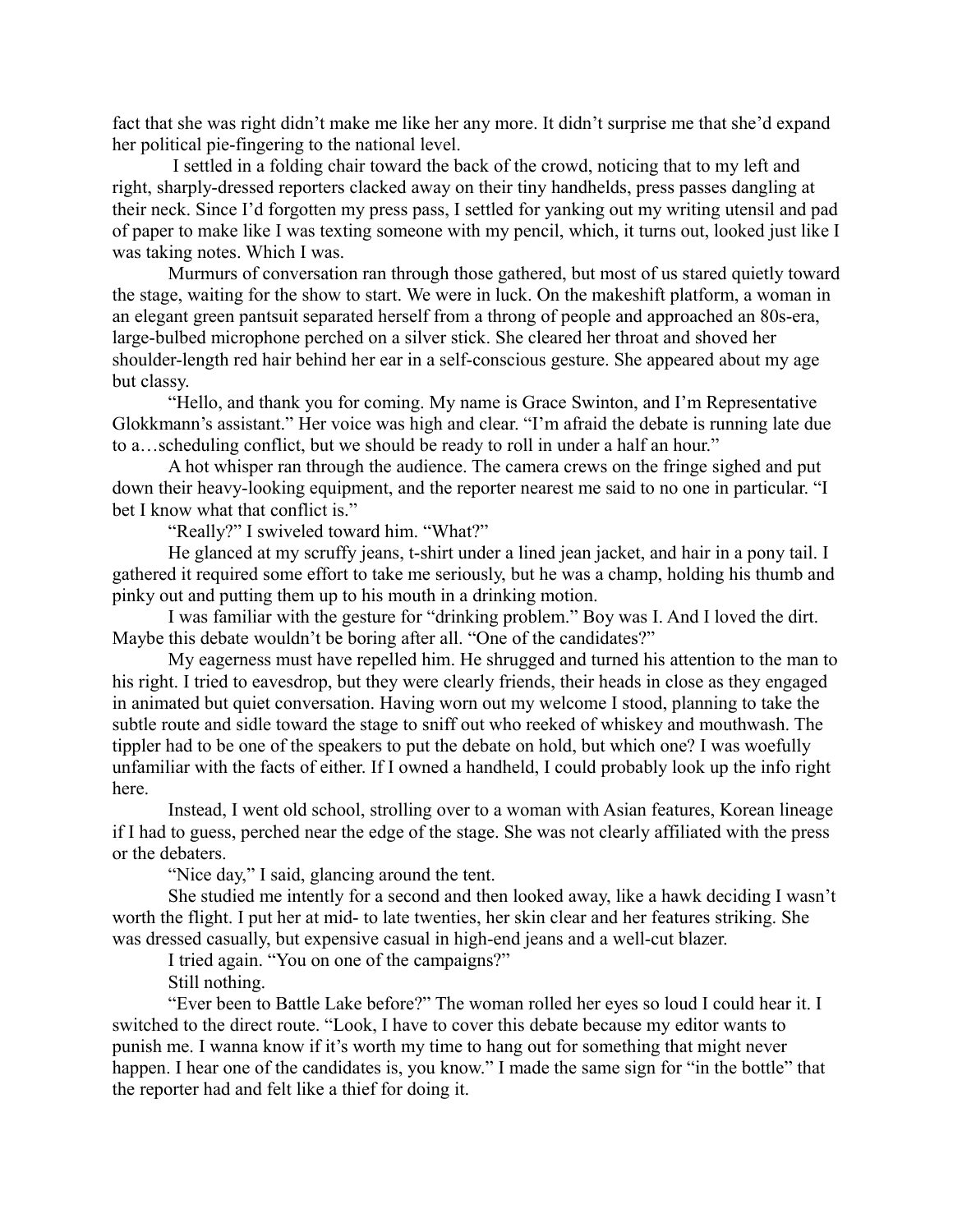I'd hit a nerve. "The debate'll happen," she said. "Queen Glokkmann never misses an opportunity for an audience."

From her mouth to God's ears, because a flurry of activity materialized on the stage. The waiting camera crews hoisted their equipment onto their shoulders and reporters slipped their handhelds into their pockets and leaned toward the stage. "Thanks," I said, grabbing an empty chair in the front row between two strangers too polite to sit next to each other.

Once seated, I observed that the dark-haired woman was no longer skulking on the sidelines. A security guard had replaced her, a transparent cord coiling out from an earpiece to a chunk of plastic on his shoulder. A long table was slid to the front of the stage, and two stubby cordless microphones were plunked on it, one next to the "Representative Sarah Glokkmann" placard and the other next to the "Arnold Swydecker" placard. A short blonde woman I recognized as a waitress from Stub's scurried out with a pitcher of water and two glasses, taking a shy moment to glance out at the audience from the star's perspective.

"This looks like it's gonna happen," I whispered to the woman on my left, who had a tape recorder in hand. She smiled and nodded without peeling her eyes off the stage.

I leaned toward the older gentleman on my right. He sported a cookie duster mustache and a press pass indicating he worked for the *Fergus Falls Register*. "Hey, you know which of the two candidates is the biggest drunk?" He pursed his lips and dismissively shook his head without glancing away from the stage, either.

I followed their gaze. The woman who had earlier made the debate delay announcement, Grace something or the other, re-emerged looking frazzled, making me like her infinitely more.

"Thank you for your patience!" She really seemed to mean it. "On behalf of Representative Sarah Glokkmann, I'd like to thank you all for coming. The values and concerns of rural Minnesota are our values and concerns. We look forward to serving the state for another two years and beyond."

She motioned toward the back of the stage where a makeshift curtain had been erected, gesturing for someone to step forward. Nobody did. She motioned again and waited an uncomfortable minute before giving up. "And Mr. Swydecker needs no introduction at all. So, let's begin the debate. Both candidates have prepared a statement that they will read. Then, they will each have two minutes to answer questions submitted by District 7 voters. Finally, we will take questions from the media." She smiled at us to indicate that whatever we wanted to ask would be A-okay.

"With no further ado, let the debates begin!" She shoved the microphone into the crook of her arm and clapped, walking backward so as not to block the view of the candidates.

Sarah Glokkmann arrived at the edge of the stage first, modeling sandy brown Lego-lady hair, thick orange make-up that probably looked great on TV, and an ill-fitting coral sports jacket over a matching skirt.

Arnold Swydecker shambled behind her looking like he'd been trotted out of a fifth grade band room where he'd been boring kids since the late seventies, all grey comb-over and hunched back from peering too closely at the sheet music for "Another One Bites the Dust."

Both had the makings of a career drinker, as far as I could tell.

They waved at the live audience and the cameras before claiming their seats. Glokkmann spoke first. She couldn't be older than her mid forties despite the dowdy clothes. She was poised, I'd give her that, though if I wasn't mistaken, she had a slight tremor in her left hand. "Thank you for coming, Battle Lake!" She fist-pumped the air, effectively hiding the wobble. Her cadre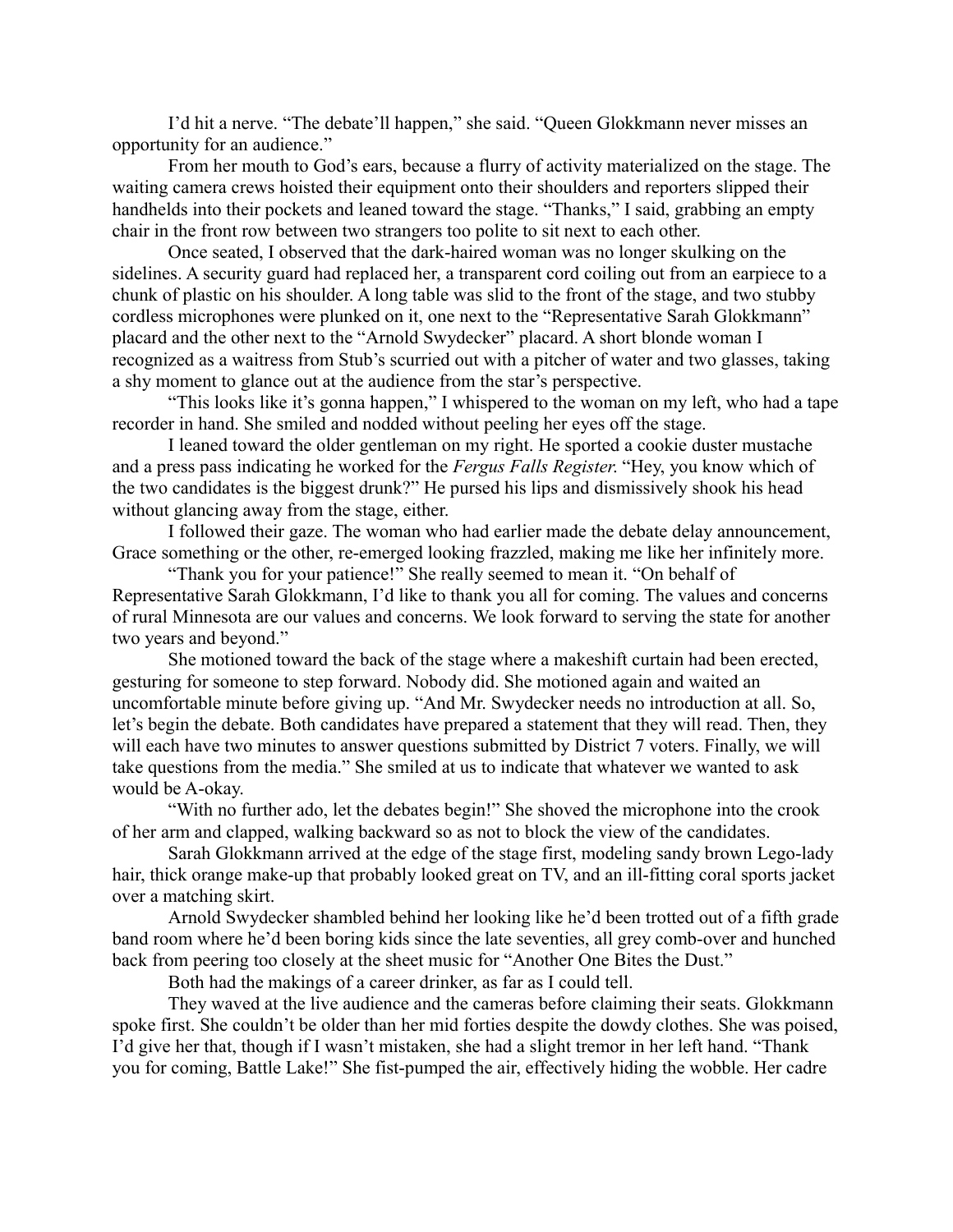on stage left hooted, drawing the attention of the cameras. On the news, it'd look like there was a whole cheering section.

"I've served you faithfully for six years, and I'm willing to continue my work for as long as you'll have me. Now, my opponent over here will tell you that I haven't done enough, but I'd like to remind him of the thirteen bills I've been involved with since elected to office."

Someone behind me snorted loudly. I snuck a glance and noted that it was the reporter who'd first mentioned a drinking problem. Drat. I shouldn't have been so desperate with him.

The snort, however, did not break Glokkmann's stride. She smiled winningly at the audience, revealing two dimples as deep as oil wells. Her hands were clasped tightly in front of her. "What is important to me is what's important to you. Increased money in your wallets. Healthier communities. Stronger families. More jobs."

It occurred to me that I should be writing this down, but I didn't see how she could be any vaguer short of saying, "I like *good* stuff!" She continued dishing out the pabulum for another ten minutes before tossing a gracious nod to Swydecker, who was as sincere as he was boring.

In a mumbling, shuffling voice, he explained how his thirty years in the education system (I knew it!) taught him the value of strong public schools and well-funded libraries, the benefit to communities if families had access to living wages and health benefits, and the importance of preserving the environment for future generations by making unpopular decisions now. He did not have a hooting section, not even a small one. In fact, I wouldn't have noticed when he stopped talking except he and the Representative took their seats.

The debate followed a pattern after that: Grace would read a question, which didn't seem fair as we knew whose team she was on. Glokkmann would answer it with a chirpy ball of nothing, and then Swydecker would respond in a specific and stultifying way before being cut off for running over his time limit. The only alteration to this pattern was in who spoke first. I didn't want to embarrass myself by nodding off and so instead closed one eye and pretended to squish the tiny heads of the people on stage.

Before I knew it, it was time for questions from the audience. I raised my hand not because I had something to ask but because I needed to reassure myself I was awake. Thankfully I wasn't called on. Instead, the blonde woman to my left got her chance. "Representative Glokkmann, there's rumors that you're considering throwing your hat into the governor ring. Is it true?"

The Representative smiled brightly. "Lila, right now my priority is serving the state in the position they've elected me to. I have no other political ambitions at this time. If that changes, my family will be the first to know, and you'll be the second." The audience laughed politely, and Glokkmann winked in Lila's direction.

Someone behind me was called on next. He stood. "Mr. Swydecker, what are your feelings on the current war?"

Swydecker appeared somber and thoughtful, which apparently was the debate equivalent of showing your throat in a dog fight. "Depends on what day you ask, doesn't it Arnie?" Glokkmann interrupted, smiling as she sliced. "But I'm always on the side of the troops and America."

Handy, I thought, settling in for a twenty-minute playground fight with Glokkmann playing the role of lunch-stealer. I was about to pack it up when the reporter who'd tipped me on the tippler was finally called on. Grace seemed to have been deliberately avoiding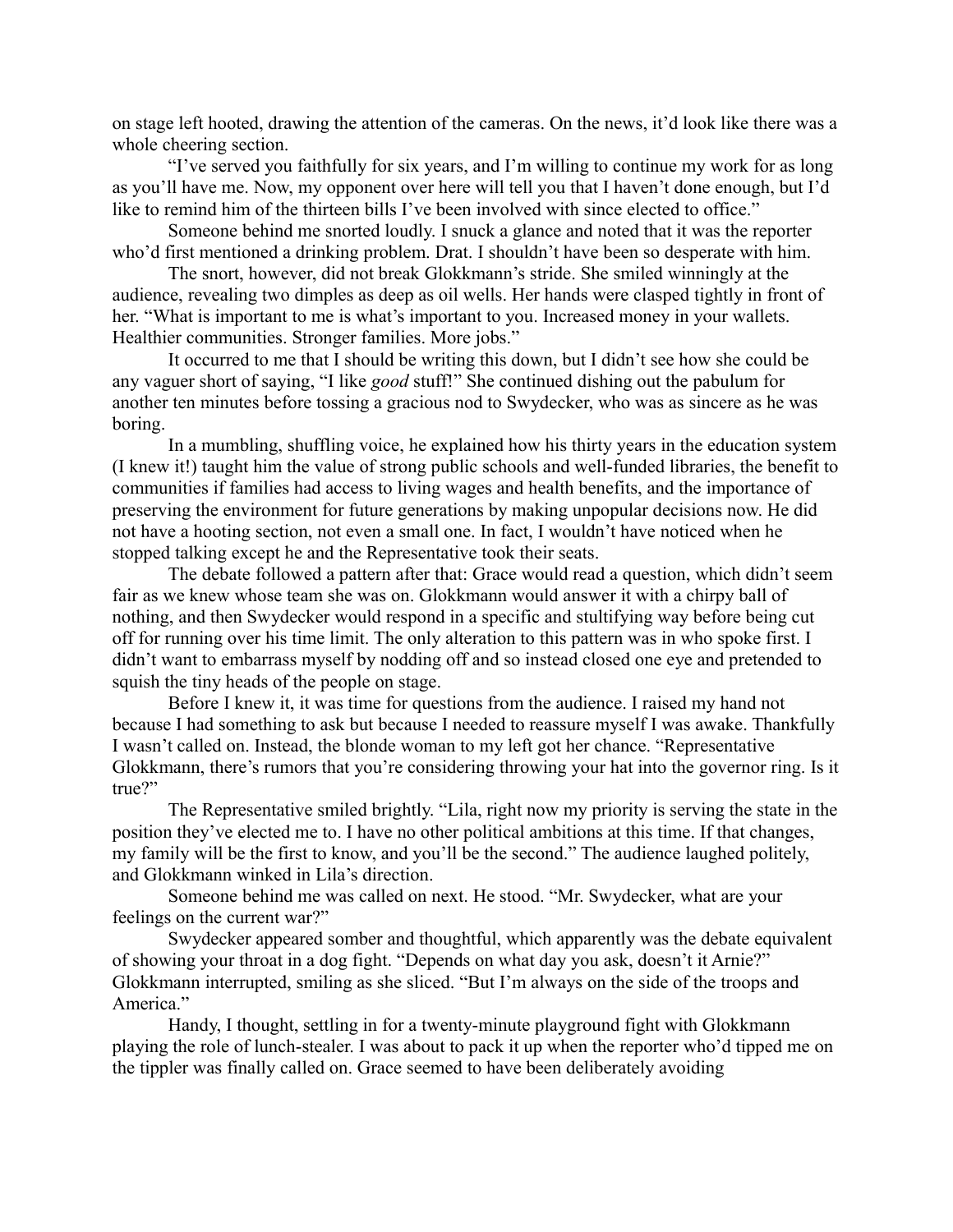acknowledging him because he'd had his hand up since before the official audience  $Q \& A$ period and had been holding it impatiently aloft since.

"Yes, Bob Webber, right?" Grace said icily. "What newspaper are you with again?"

"I have a blog, actually, Ms. Swinton, but I believe you know that," he said, standing. "It's called The Body Politic. My question is for Representative Glokkmann." He cleared his throat, and I noticed that the arms of his sport coat were a little short, the front shiny from wear. He looked vulnerable standing there, like a kid owning only hand-me-downs dressing his best for a big speech.

"Ma'am, the only bill you have successfully sponsored in your three terms in the legislature is House Resolution 1294, which calls for the designation of the month of September as 'National Moebius Syndrome Awareness Month.' Of the twelve other bills you've cosponsored, six are directly related to opening up national lands to gas and oil exploration, development, and production. Two are aimed at killing the health care bill so insurance companies rather than doctors get to decide what health care we receive, while your husband coincidentally owns an insurance company. Do you have any ethical qualms about doing little else in Congress other than using your position to line the pockets of the oil industry and your family?"

Glokkmann held her smile, though it cracked a little at each corner. "Bob, tell me what you know about Moebius Syndrome." Both hands were definitely shaking now.

"That's not my question, ma'am."

"I'll tell you what I know. I know it's an unfair disease that affects thousands, and through awareness and support, we can make a difference in the lives of children who face this tremendous hurdle. You're telling me that advocating for those who can't advocate for themselves is 'doing little?'"

I always thought I had a gift for deflection, the pretty little sister of lying, but this lady was a pro. I craned my head fully so I could watch Webber's reaction. His cheeks flushed, and he was shifting his weight from one foot to another. He knew he couldn't pursue his line of questioning without looking coldhearted. Score one for the Lego-haired Lady. He sat down abruptly, and I turned back in time to see her smile triumphantly, her hands once again clasped in front of her.

Grace stepped in to announce the debate successful, and at an end. The candidates moved to the edge of the stage and shook hands while worker ants sprang up to clear the stage and prepare it for the night's festivities.

I wove through the crowd to reach Bob the blogger and was nearly there when a commotion erupted at the rear of the tent. A group of six or seven people marched in, all of them carrying protest signs. The posters I could read proclaimed health care a right and not a privilege, and the sign holders were chanting angrily, demanding an audience with Glokkmann and Swydecker.

I toggled to get a closer look, but so did all the other reporters and the camera crews, causing a bottleneck. Moving to the side instead of fighting forward, I was able to catch a glimpse of the dark-haired woman who'd assured me "Queen Glokkmann" would not miss a debate slide into the tent through the same opening as the protestors, a smirk on her face. She strode toward the stage and took a post where she could watch both the candidates and the sign holders. Swydecker was watching the sign holders with interest. Glokkmann, on the other hand, was high-tailing it toward an exit. The security guard materialized alongside the protestors.